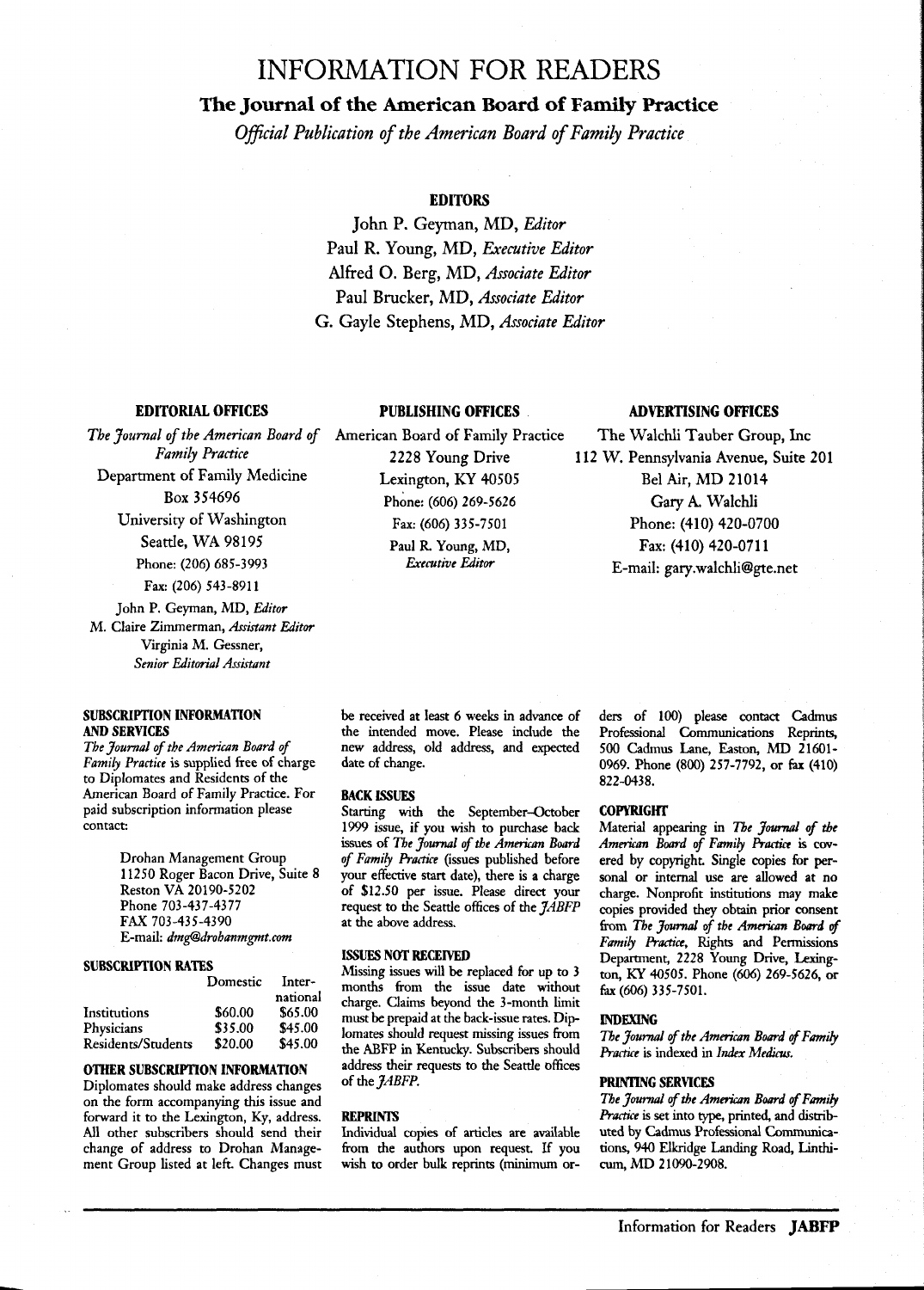# **INFORMATION FOR AUTHORS**

*The Journal of the American Board of Family Practice* welcomes for editorial review manuscripts that contribute to family practice as a clinical scientific discipline. High priority is given to reports of clinically relevant studies that have practical implications for improved patient care. Manuscripts are considered in relation to the extent to which they represent original work, their significance to the advancement of family medicine, and their interest to the practicing family physician. Some papers that are accepted by the *Journal* will be selected for an accompanying guest editorial or concurrent commentary by other invited authors addressing issues raised by the papers. The *Journal*  publishes the following features:

*Original Articles.* Reports of original research, usually dealing with a clinical, health services, or other clinically relevant study.

*Medical Practice.* Scholarly articles that relate directly to clinical topics useful in everyday family practice, whether dealing with diagnostic or therapeutic roles of the family physician or reporting studies of what family physicians do in practice.

*Clinical Review.* In-depth reviews of specific clinical problems, disease entities, or treatment modalities; comprehensive and critical analysis of the literature is required (usual maximum length 5000 words).

*Evidence-Based Clinical Practice.*  Articles addressing various evidencebased approaches to the diagnosis and management of common clinical problems in primary care. Papers are also welcome that report studies of cost-and-outcome assessment relevant to primary care practice.

*Clinical Guidelines and Primary Care.* Summaries of major clinical guidelines proposed by various specialty, governmental, or health care organizations, with critical commentary from a primary care perspective.

*Fmnily Practice and the Health*  Care *System.* Articles reporting studies and scholarly commentary on changing trends and patterns of care in family practice, primary care, and the health care system.

*Health Policy.* Articles relating to specific health policy issues from a national perspective, usually invited from individuals with extensive health policy experience.

*Special Articles.* Articles in other areas that may relate to the role of the family physician, education for family practice, or other subjects important to family practice as a clinical specialty.

*Brief Reports.* Short reports of pilot studies or case reports with a teaching point of clinical relevance (usual length 1000-1500 words).

*Family Practice-World Perspective.* Papers reporting developments related to the practice or education of family physicians in various countries around the world (usual length 1200- 1800 words).

*Reflections in Family Practice.* Papers in narrative or essay format that Illuminate qualitative aspects of family practice, including such areas as ethical issues, the physician-patient relationship, or the diverse roles of the family physician.

*Editorial.* Focused opinion or commentary that bears on an issue relevant to the field. Mayor may not accompany an original article in the same issue (usual length 1000-1500 words)

*Letters to the Editor.* Observations, opinion, or comment on topics under discussion in the journal, usually not to exceed 500 words.

*Book Reviews.* Books for review and book reviews should be sent to John P. Geyman, MD, Editor, *The*  Journal of the American Board of Family Practice, Department of Family Medicine, School of Medicine, Box 354696, University of Washington, Seattle, WA 98195.

The following guidelines are in accordance with the "Uniform Requirements for Manuscripts Submitted to Biomedical Journals." The current edition was published in N Engl J Med 1997;336:309-15.

# MANUSCRIPT SUBMISSION

Address all submissions to John P. Geyman, MD, Editor, *Journal of the American Board of Family Practice,* Department of Family Medicine, School of Medicine, Box 354696, University of Washington, Seattle, WA 98195.

Manuscripts containing original material are accepted for consideration with the understanding that neither the article nor any part of its essential substance, tables, or figures has been or will be published or submitted for publication elsewhere before appearing in the *7ournal.* This restriction does not apply to abstracts or press reports published in connection with scientific meetings. Copies of any possible duplicative manuscripts should be submitted to the editor along with the manuscript that is to be considered by the *journal.*  The *Journal* strongly discourages the submission of more than one article dealing with related aspects of the same study. In almost all cases, a single study is best reported in a single paper.

Submit an original and 3 copies of the complete manuscript, including text pages, legends, tables, references, and glossy prints of figures. The manuscript should be on  $8\frac{1}{2} \times 11$ inch paper, double-spaced throughout, with I-inch margins. Include a copy of the manuscript on a computer disk, and indicate which software program is used.

A covering letter should identify the person (with the address and telephone number) responsible for negotiations concerning the manuscript; the letter should make it clear that the final manuscript has been seen and approved by all authors. If authors acknowledge by name persons who provided important technical, advisory, or reviewer contributions, the corresponding author should sign the following statement: "I have obtained written permission from all persons named in the acknowledgment."

The *Journal* expects authors to take public responsibility for their manuscripts, including conception and design of the work, data analysis, writing, and review of the paper. Authors are expected to stand behind the validity of their data and, if asked by the editor, to submit the actual data for editorial review with the manuscript. In most instances authorship should be limited to 8 authors or fewer, all meeting the above criteria for authorship. Exceptions to these guidelines, especially those involving multisite collaborative research projects, should be discussed on a case-by-case basis with the editor.

The *Journal* also expects authors to disclose any commercial associations that might pose a conflict of interest in connection with the submitted article. Consultancies, stock ownership or other equity interests, patent-licensing arrangements, and other kinds of associations that might involve conflict of interest should be disclosed to the editor in a covering letter at the time of submission. Such information will be held in confidence while the paper is under review and will not influence the editorial decision. If the manuscript is accepted, the editor will discuss with